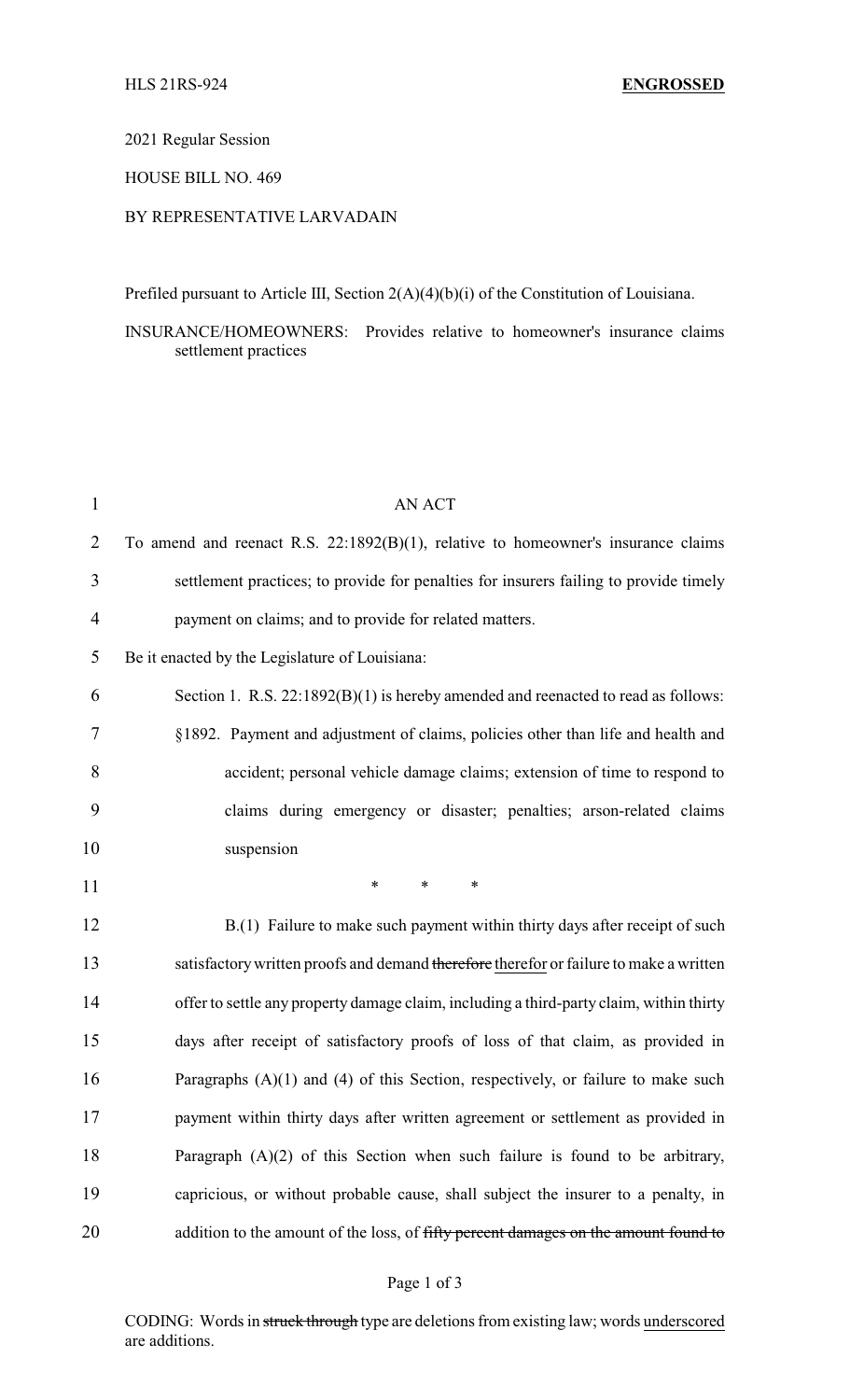| $\mathbf{1}$   | be due from the insurer to the insured, or one thousand dollars an amount not to        |
|----------------|-----------------------------------------------------------------------------------------|
| 2              | exceed two times the damages sustained or five thousand dollars, whichever is           |
| 3              | greater, payable to the insured, or to any of said employees, or in the event a partial |
| $\overline{4}$ | payment or tender has been made, fifty percent two times of the difference between      |
| 5              | the amount paid or tendered and the amount found to be due as well as reasonable        |
| 6              | attorney fees and costs. Such penalties, if awarded, shall not be used by the insurer   |
| 7              | in computing either past or prospective loss experience for the purpose of setting      |
| 8              | rates or making rate filings.                                                           |
| $\mathbf Q$    | *<br>$\ast$<br>$\ast$                                                                   |

# DIGEST

The digest printed below was prepared by House Legislative Services. It constitutes no part of the legislative instrument. The keyword, one-liner, abstract, and digest do not constitute part of the law or proof or indicia of legislative intent.  $[R.S. 1:13(B)$  and  $24:177(E)]$ 

HB 469 Engrossed 2021 Regular Session Larvadain

**Abstract:** Provides for homeowner's insurance claims settlement practices.

Present law provides that failure to make payment on a claim within the time frame provided in present law shall subject the insurer to a penalty, in addition to the amount of the loss, of 50% damages on the amount found to be due from the insurer to the insured, or \$1,000 payable to the insured.

Proposed law retains present law but changes the penalty from 50% damages on the amount found to be due from the insurer to the insured, or \$1,000 payable to the insured to an amount not to exceed twice the damages sustained or \$5,000, whichever is greater.

Present law provides that in the event a partial payment or tender has been made, the insurer shall be subject to a penalty of 50% of the difference between the amount paid or tendered and the amount found to be due as well as reasonable attorney fees and costs.

Proposed law retains present law but changes the penalty from 50% of the difference between the amount paid or tendered and the amount found to be due as well as reasonable attorney fees and costs to twice the amount found to be due as well as reasonable attorney fees and costs.

(Amends R.S. 22:1892(B)(1))

Summary of Amendments Adopted by House

- The Committee Amendments Proposed by House Committee on Insurance to the original bill:
- 1. Restore present law concerning insurers making payment on claims within 30 days after the receipt of satisfactory proofs of loss from the insured or any party in interest.